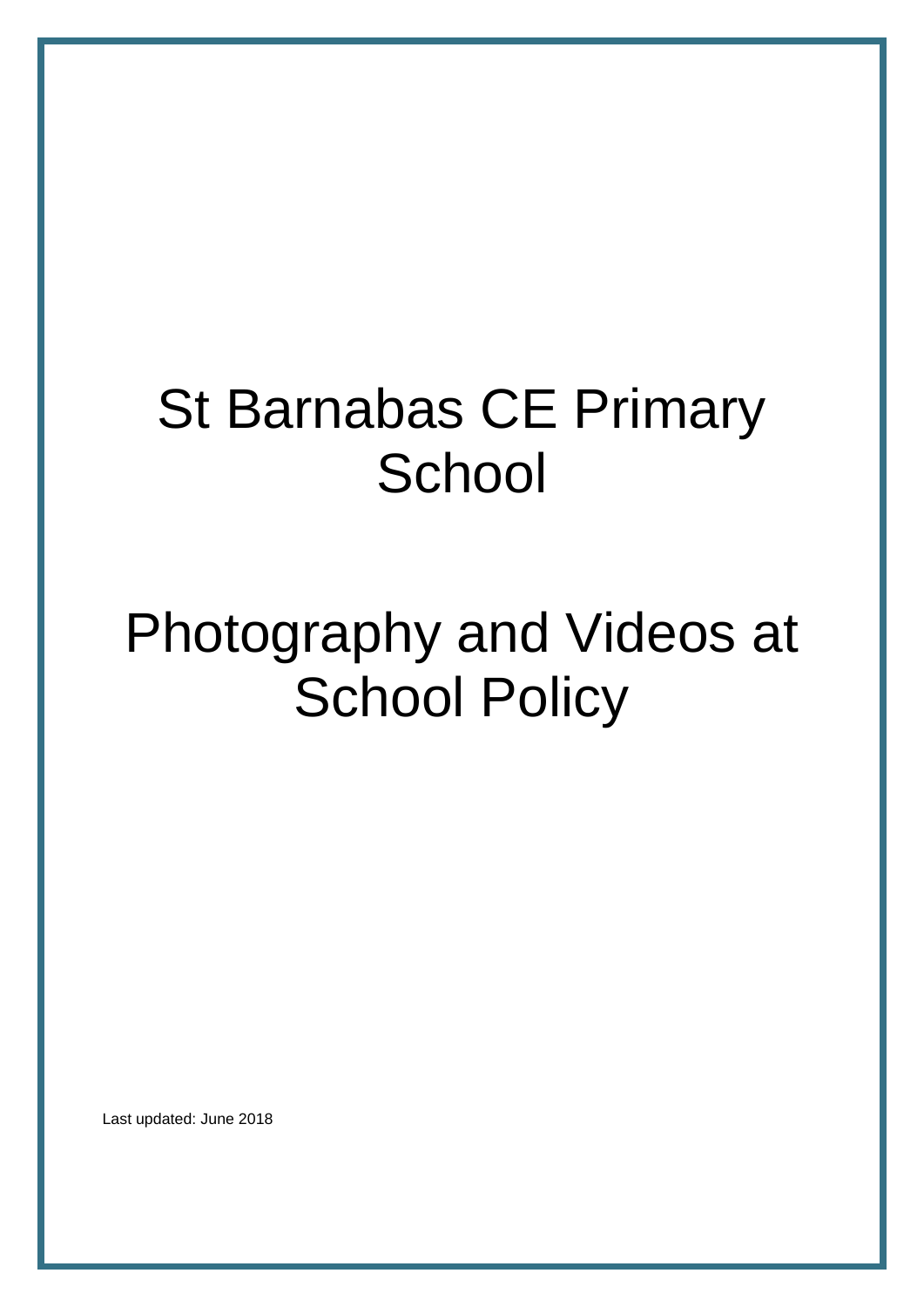## Contents:

[Statement of intent](#page-2-0)

- 1. [Legal framework](#page-3-0)
- 2. [Definitions](#page-3-1)
- 3. [Roles and responsibilities](#page-3-2)
- 4. [Parental consent](#page-4-0)
- 5. [General procedures](#page-5-0)
- 6. [Additional safeguarding procedures](#page-6-0)
- 7. [School-owned](#page-6-1) devices
- 8. [Use of a professional photographer](#page-7-0)
- 9. [Permissible photography and videos during school events](#page-7-1)
- 10. [Storage and retention](#page-8-0)
- 11. [Monitoring and review](#page-8-1)

Appendix

a) [Consent Form](#page-9-0)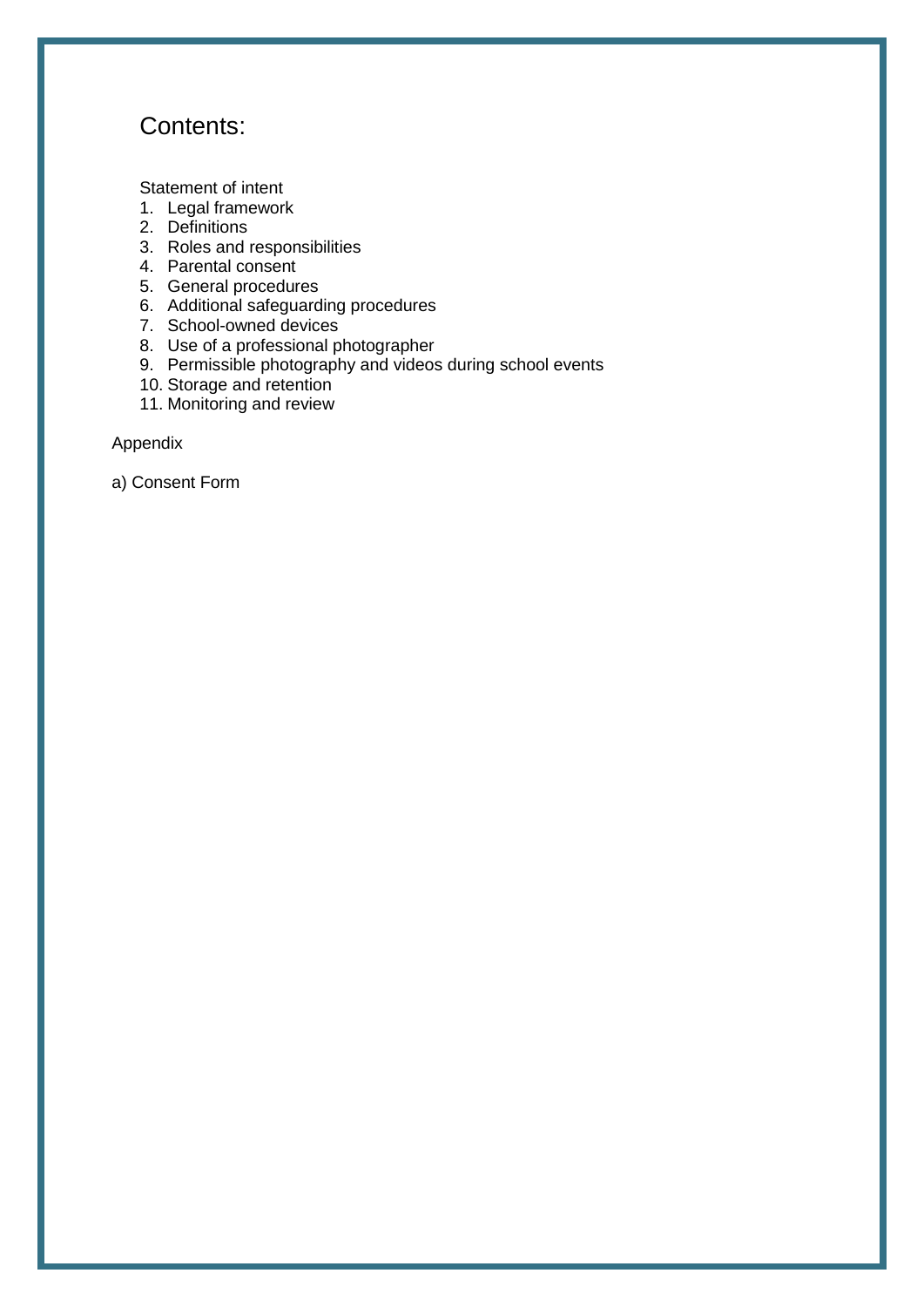## <span id="page-2-0"></span>**Statement of intent**

At St Barnabas CE Primary School, we use imagery and videos for a variety of purposes, including prospectuses, display boards, educational purposes, conferences and the school website. We understand that parents may also wish to take videos or photos of their children participating in school events for personal use.

Whilst we recognise the benefits of photography and videos to our school community, we also understand that these can have significant risks for those involved. Under the legal obligations of the General Data Protection Regulation (GDPR), the school has specific responsibilities in terms of how photos and videos are taken, stored and retained.

The school has implemented a policy on the safe use of cameras and videos by staff and parents to reflect the protective ethos of the school with regard to pupils" safety.

In order to ensure that, as far as possible, the use of photography and video is used safely at all times, the policy provided below should be followed. This policy is applicable to all forms of visual media, including film, print, video, DVD and websites.

Signed by:

Headteacher Date:

Chair of governors Date: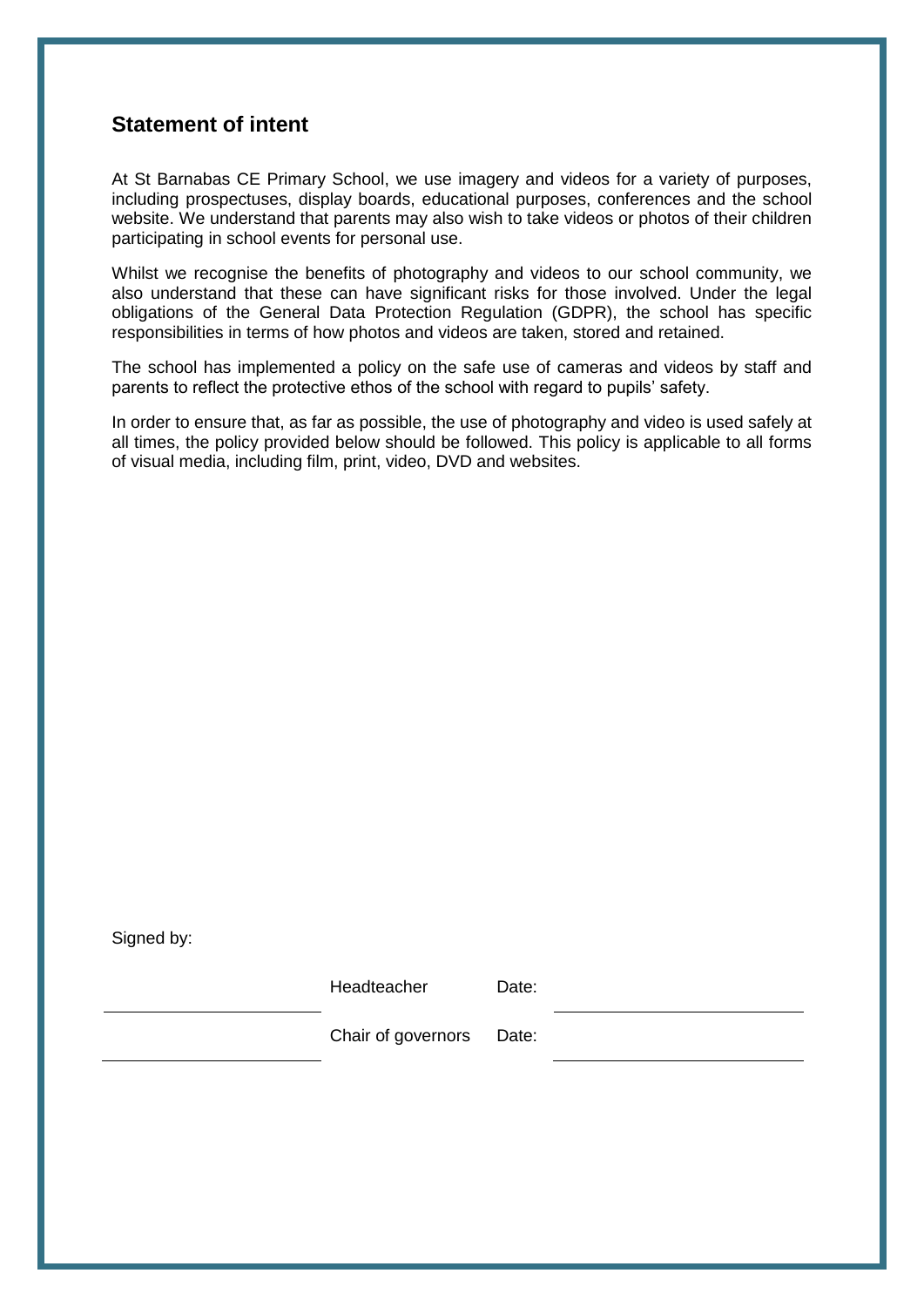## <span id="page-3-0"></span>1. Legal framework

- 1.1. This policy has due regard to legislation, including, but not limited to, the following:
	- The General Data Protection Regulation (GDPR)
	- The Freedom of Information Act 2000
	- The Freedom of Information and Data Protection (Appropriate Limit and Fees) Regulations 2004
	- The School Standards and Framework Act 1998
	- The Children Act 1989
	- The Children Act 2004
	- The Equality Act 2010
- 1.2. This policy has been created with regard to the following guidance:
	- Information Commissioner's Office (2017) 'Overview of the General Data Protection Regulation (GDPR)"
	- Information Commissioner's Office (2017) 'Preparing for the General Data Protection Regulation (GDPR) 12 steps to take now"
- 1.3. This policy also has due regard to the school"s policies, including, but not limited to, the following:
	- SEND Policy
	- Behaviour Policy
	- GDPR Data Protection Policy

## <span id="page-3-1"></span>2. Definitions

For the purpose of this policy:

- 2.1. "Personal use" of photography and videos is defined as the use of cameras to take images and recordings of children by relatives, friends or known individuals, e.g. a parent taking a group photo of their child and their friends at a school event. These photos and videos are only for personal use by the individual taking the photo, and are not intended to be passed on to unknown sources. The principles of the GDPR do not apply to images and videos taken for personal use.
- 2.2. "Official school use" is defined as photography and videos which are used for school purposes, e.g. as part of a child"s record. These images are likely to be stored electronically alongside other personal data. The principles of the GDPR apply to images and videos taken for official school use.
- 2.3. "Media use" is defined as photography and videos which are intended for a wide audience, e.g. photographs of children taken for a local newspaper. The principles of the GDPR apply to images and videos taken for media use.
- 2.4. Staff may also take photos and videos of pupils for "educational purposes". These are not intended for official school use, but may be used for a variety of reasons, such as school displays, special events, assessment and workbooks. The principles of the GDPR apply to images and videos taken for educational purposes.
- <span id="page-3-2"></span>3. Roles and responsibilities
	- 3.1. The headteacher is responsible for: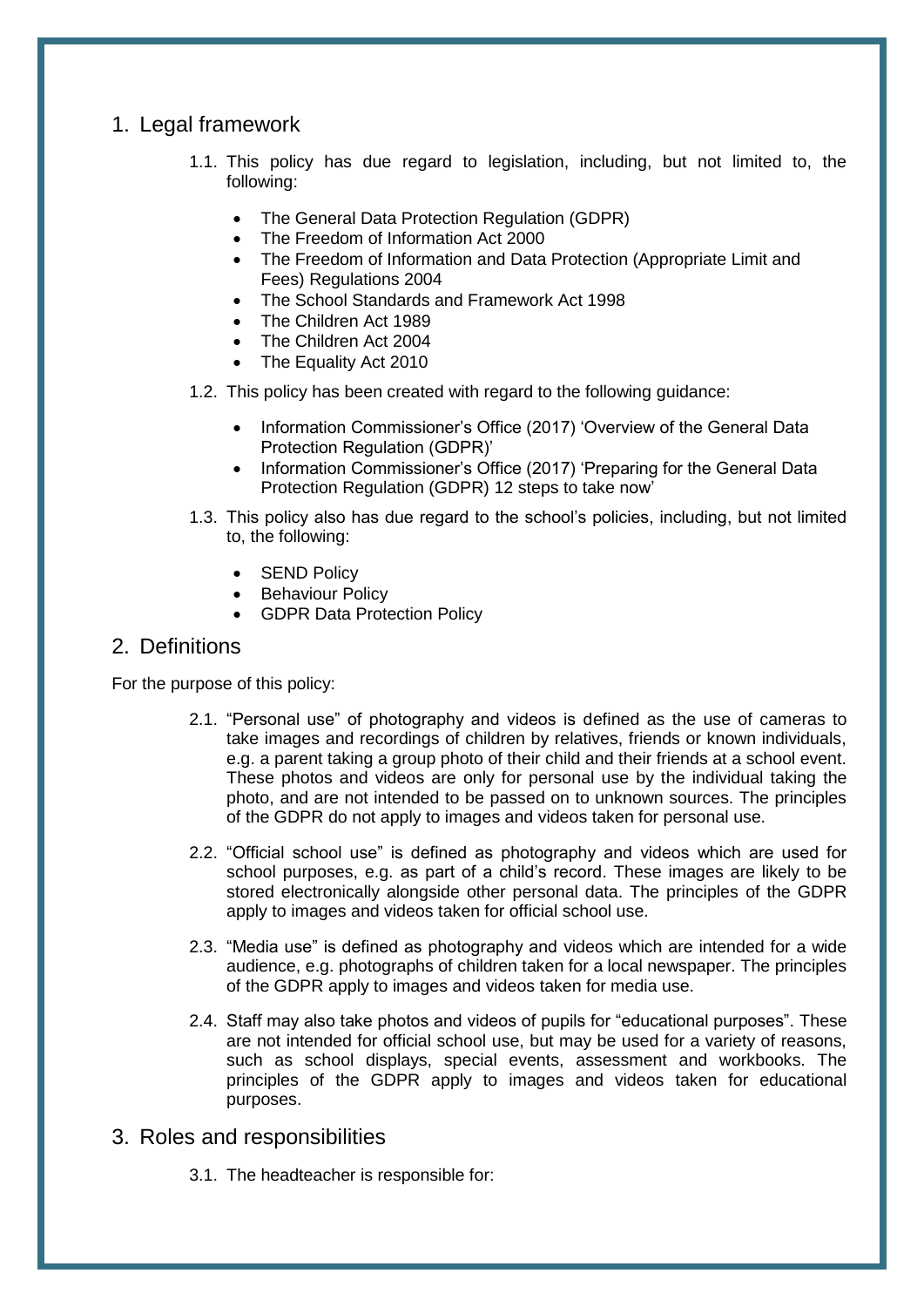- Submitting consent forms to parents with regards to photographs and videos being taken whilst at school.
- Ensuring that all photos and videos are stored and disposed of correctly, in line with the GDPR.
- Deciding whether parents are permitted to take photographs and videos during school events.
- Communicating this policy to all the relevant staff members and the wider school community, such as parents.
- 3.2. The designated safeguarding lead (DSL) is responsible for:
	- Liaising with social workers to gain consent for photography and videos of LAC pupils.
	- Liaising with the data protection officer (DPO), to ensure there are no data protection breaches.
	- Informing the headteacher of any known changes to a pupil"s security, e.g. child protection concerns, which would mean that participating in photography and video recordings would put them at significant risk.
- 3.3. Parents are responsible for:
	- Completing the [Consent Form](#page-9-0) when their child starts school or when a new form is issued.
	- Informing the school in writing where there are any changes to their consent.
	- Acting in accordance with this policy.
- 3.4. In accordance with the school"s requirements to have a DPO, the DPO is responsible for:
	- Informing and advising the school and its employees about their obligations to comply with the GDPR in relation to photographs and videos at school.
	- Monitoring the school"s compliance with the GDPR in regards to processing photographs and videos.
	- Advising on data protection impact assessments in relation to photographs and videos at school
	- Conducting internal audits, in regards to the school"s procedures for obtaining, processing and using photographs and videos.
	- Providing the required training to staff members, in relation to how the GDPR impacts photographs and videos at school.

## <span id="page-4-0"></span>4. Parental consent

- 4.1. The school understands that consent must be a positive indication. It cannot be inferred from silence, inactivity or pre-ticked boxes.
- 4.2. Consent will only be accepted where it is freely given, specific, informed and an unambiguous indication of the individual"s wishes.
- 4.3. Where consent is given, a record will be kept documenting how and when consent was given and last updated.
- 4.4. The school ensures that consent mechanisms meet the standards of the GDPR. Where the standard of consent cannot be met, an alternative legal basis for processing the data will be found, or the processing will cease.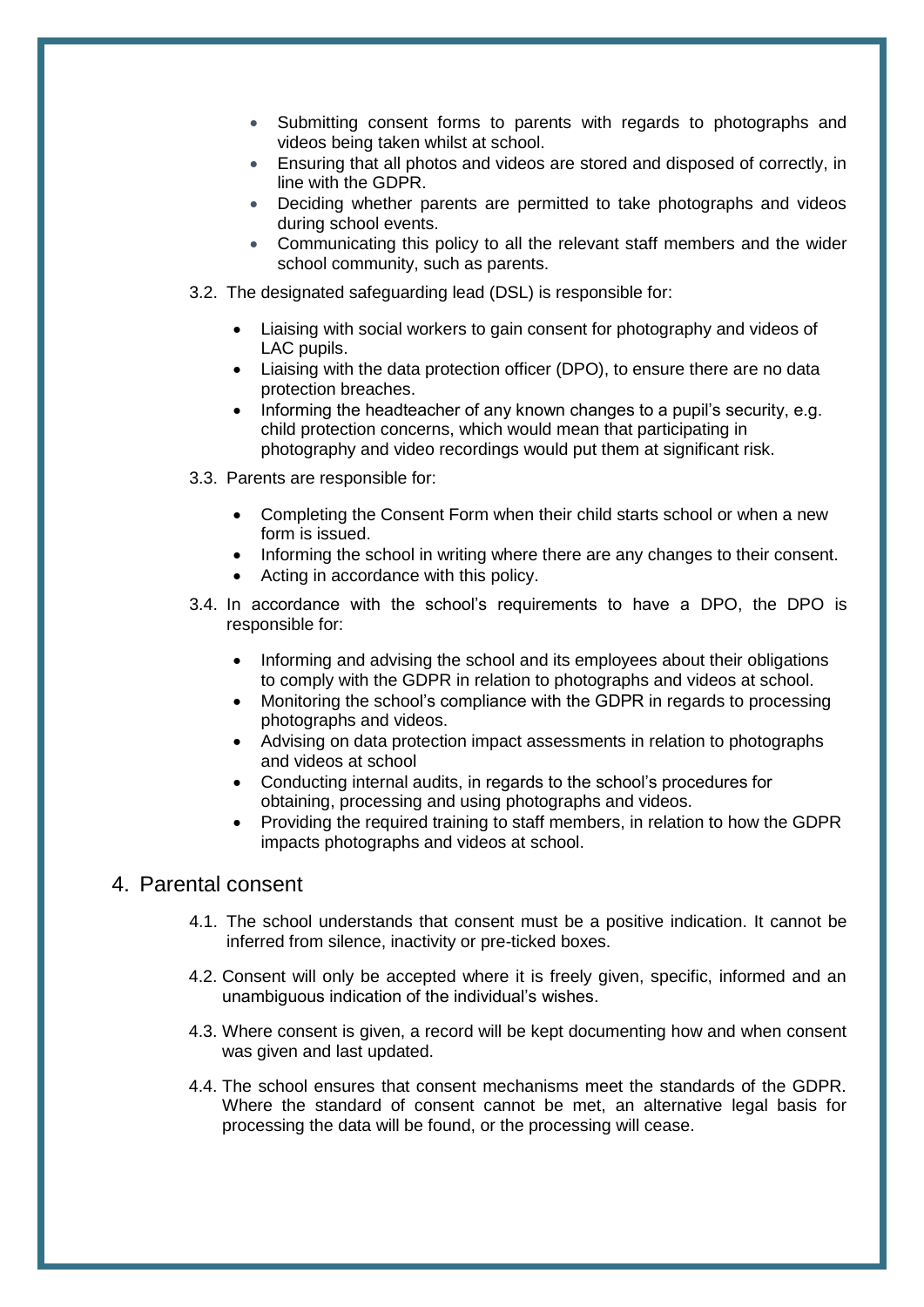- 4.5. Where a child is under the age of 16, the consent of parents will be sought prior to the processing of their data, except where the processing is related to preventative or counselling services offered directly to a child.
- 4.6. All parents will be asked to complete the Consent Form when their child starts school or when a new form is issued, which will determine whether or not they allow their child to participate in photographs and videos.
- 4.7. The Consent Form will be valid for the length of time that the child attends St Barnabas CE Primary School unless the pupil"s circumstances change in any way, e.g. if their parents separate, or consent is withdrawn. Additional consent forms will be required if the pupil"s circumstances change.
- 4.8. If there is a disagreement over consent, or if a parent does not respond to a consent request, it will be treated as if consent has not been given, and photographs and videos will not be taken or published of the pupil whose parents have not consented.
- 4.9. All parents are entitled to withdraw or change their consent at any time during the school year.
- 4.10. For any LAC pupils, or pupils who are adopted, the DSL will liaise with the pupil"s social worker, carers or adoptive parents to establish where consent should be sought. Consideration will be given as to whether identification of an LAC pupil, or pupils who are adopted, would risk their security in any way.
- 4.11. Consideration will also be given to any pupils for whom child protection concerns have been raised. Should the DSL believe that taking photographs and videos of any pupils would put their security at further risk, greater care will be taken towards protecting their identity.
- 4.12. A list of all the names of pupils for whom consent was not given will be created by the administrator and will be circulated to all staff members. This list will be updated when consent changes or the DSL reports any changes to a pupil"s security risk.

#### <span id="page-5-0"></span>5. General procedures

- 5.1. Photographs and videos of pupils will be carefully planned before any activity.
- 5.2. The headteacher will oversee the planning of any events where photographs and videos will be taken.
- 5.3. If organisations other than those that have been listed on the consent form wish to take photographs or videos of pupils (e.g. for their own promotion or marketing), separate consent will be sought from parents.
- 5.4. The list of all pupils of whom photographs and videos must not be taken will be checked prior to the activity. Only pupils for whom consent has been given will be able to participate.
- 5.5. The staff members involved, alongside the headteacher and DPO, will liaise with the DSL if any LAC pupil, adopted pupil, or a pupil for whom there are security concerns is involved. (see [section 6](#page-6-0) of this policy)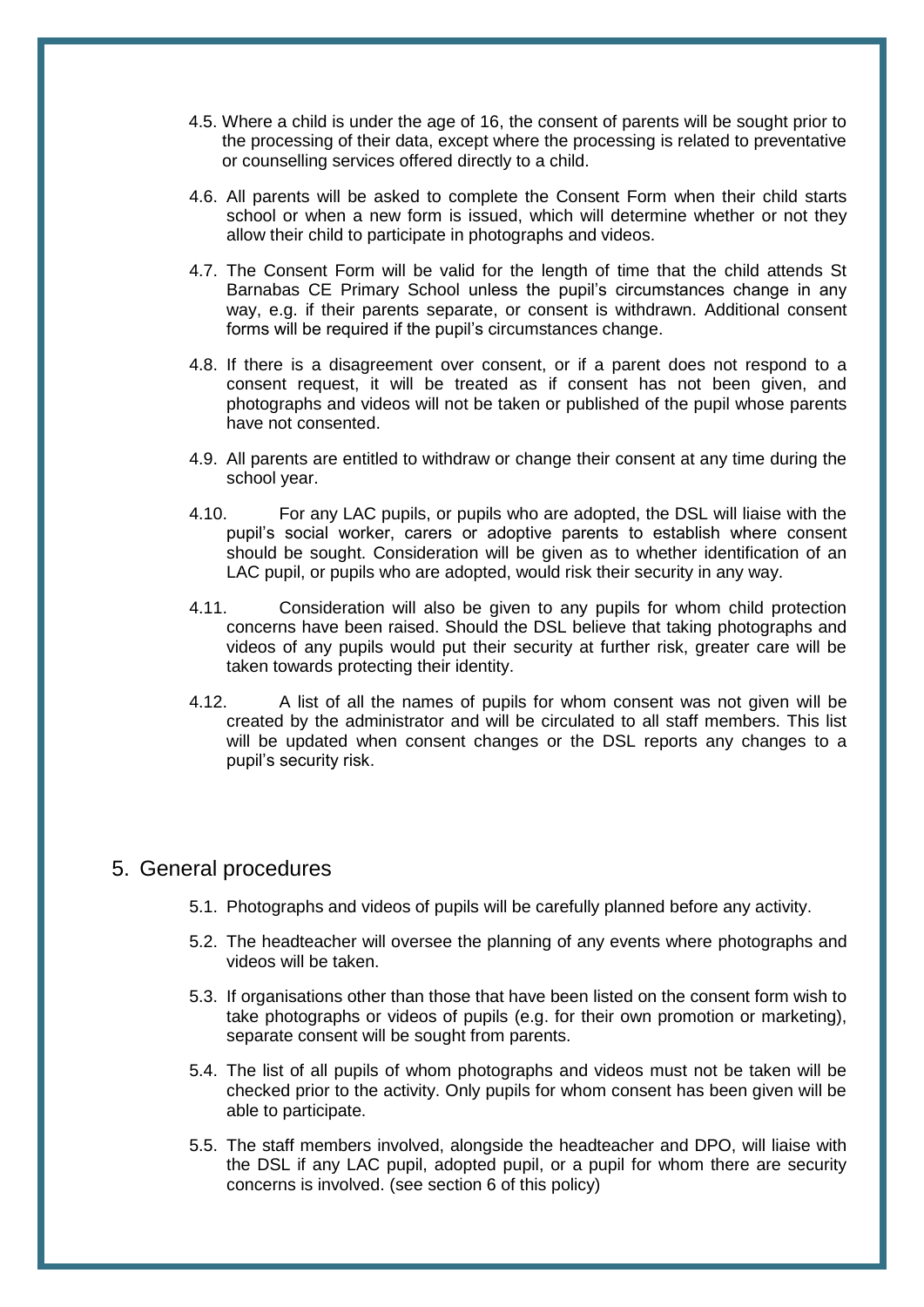- 5.6. School equipment will be used to take photographs and videos of pupils. Exceptions to this are outlined in [section 7](#page-6-1) of this policy.
- 5.7. Staff will ensure that all pupils are suitably dressed before taking any photographs or videos.
- 5.8. Where possible, staff will avoid identifying pupils. If names are required, only first names will be used.
- 5.10Photos and videos that may cause any distress, upset or embarrassment will not be used.
- 5.11Any concern relating to inappropriate or intrusive photography or publication of content is to be reported to the DPO.

#### <span id="page-6-0"></span>6 Additional safeguarding procedures

- 6.10 The school understands that certain circumstances may put a pupil"s security at greater risk and, thus, may mean extra precautions are required to protect their identity.
- 6.11 The DSL will, in known cases of a pupil who is an LAC or who has been adopted, liaise with the pupil"s social worker, carers or adoptive parents to assess the needs and risks associated with the pupil.
- 6.12 Any measures required will be determined between the DSL, social worker, carers, DPO and adoptive parents with a view to minimise any impact on the pupil"s day-to-day life. The measures implemented will be one of the following:
	- Photos and videos can be taken as per usual school procedures
	- Photos and videos can be taken within school for educational purposes and official school use, e.g. on registers, but cannot be published online or in external media
	- No photos or videos can be taken at any time, for any purposes
- 6.13 Any outcomes will be communicated to all staff members via a staff meeting and the list outlining which pupils are not to be involved in any videos or photographs, held in the school office, will be updated accordingly.

#### <span id="page-6-1"></span>7 School-owned devices

- 7.10 Digital photos will be held on the school server.
- 7.11 Where school-owned mobile devices are used, images and videos will be transferred onto the school server at the earliest opportunity, and removed from any other devices.
- 7.12 Staff will not use their personal mobile phones, or any other personal device, to take images and videos of pupils.
- 7.13 Photographs and videos taken by staff members on school visits may be used for educational purposes, e.g. on displays or to illustrate the work of the school, where consent has been obtained.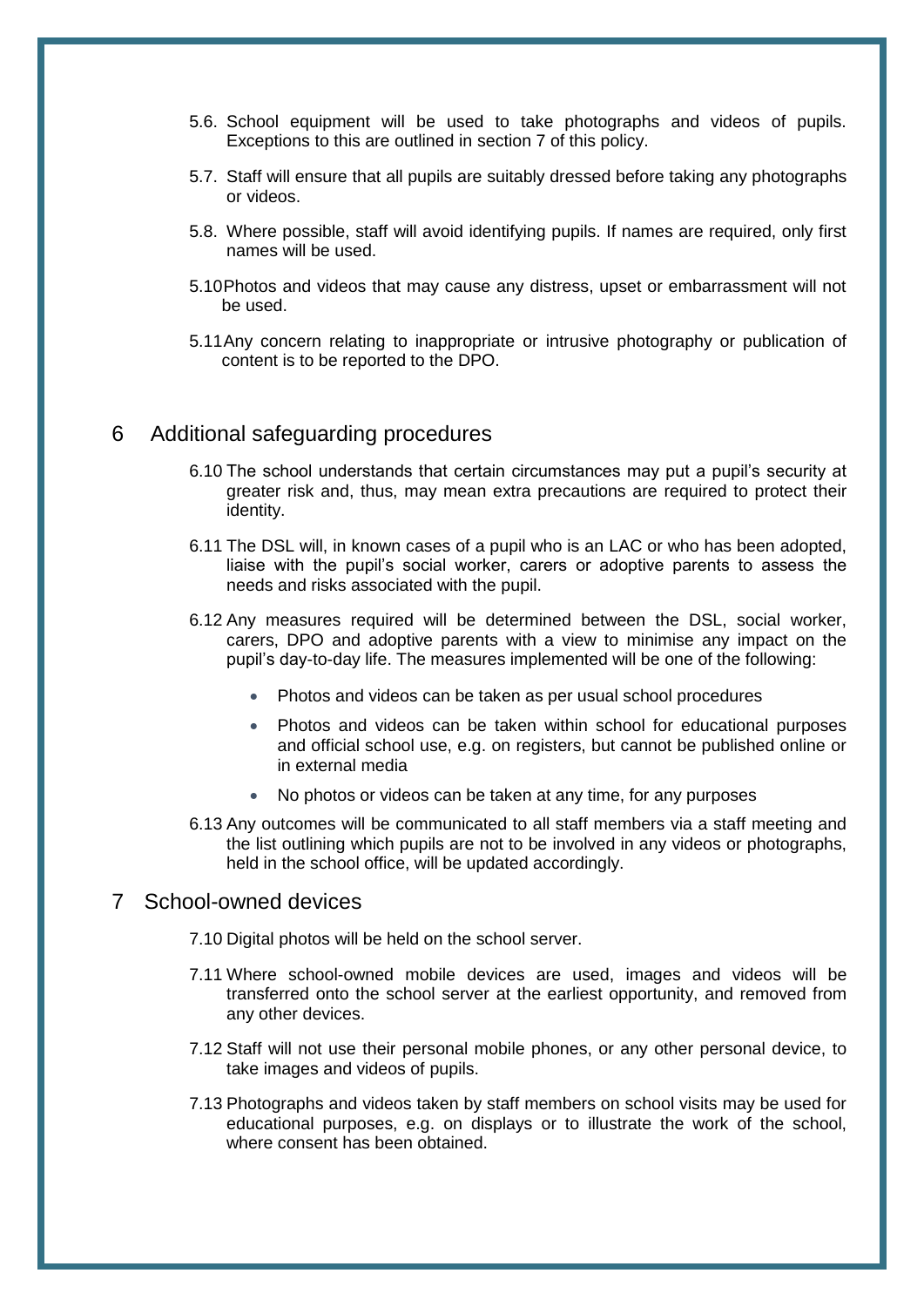7.14 Digital photographs and videos held on the school"s drive are accessible to staff only. Photographs and videos are stored in labelled files, annotated with the date, and are only identifiable by year group/class number – no names are associated with images and videos. Files are password protected, and only staff members have access to these passwords – these are updated termly to minimise the risk of access by unauthorised individuals.

## <span id="page-7-0"></span>8 Use of a professional photographer

 $\bullet$ 

- 5.9. If the school decides to use a professional photographer for official school photos and school events, the headteacher will:
	- Provide a clear brief for the photographer about what is considered appropriate, in terms of both content and behaviour.
	- Issue the photographer with identification, which must be worn at all times.
	- Let pupils and parents know that a photographer will be in attendance at an event and ensure they have previously provided consent to both the taking and publication of videos or photographs.
	- Not allow unsupervised access to pupils or one-to-one photo sessions at events.
	- Communicate to the photographer that the material may only be used for the school"s own purposes and that permission has not been given to use the photographs for any other purpose.
	- Ensure that the photographer will comply with the requirements set out in GDPR.
	- Ensure that if another individual, such as a parent or governor, is nominated to be the photographer, they are clear that the images or videos are not used for any other anything other than the purpose indicated by the school.

## <span id="page-7-1"></span>9 Permissible photography and videos during school events

- 5.10. If the headteacher permits parents to take photographs or videos during a school event, parents will:
	- Remain seated while taking photographs or videos during concerts, performances and other events.
	- Minimise the use of flash photography during performances.
	- In the case of all school events, make the focus of any photographs or videos their own children.
	- Avoid disturbing others in the audience or distracting pupils when taking photographs or recording video.
	- Ensure that any images and recordings taken at school events are exclusively for personal use and are not uploaded to the internet, posted on social networking sites or openly shared in other ways.
	- Refrain from taking further photographs and/or videos if and when requested to do so by staff.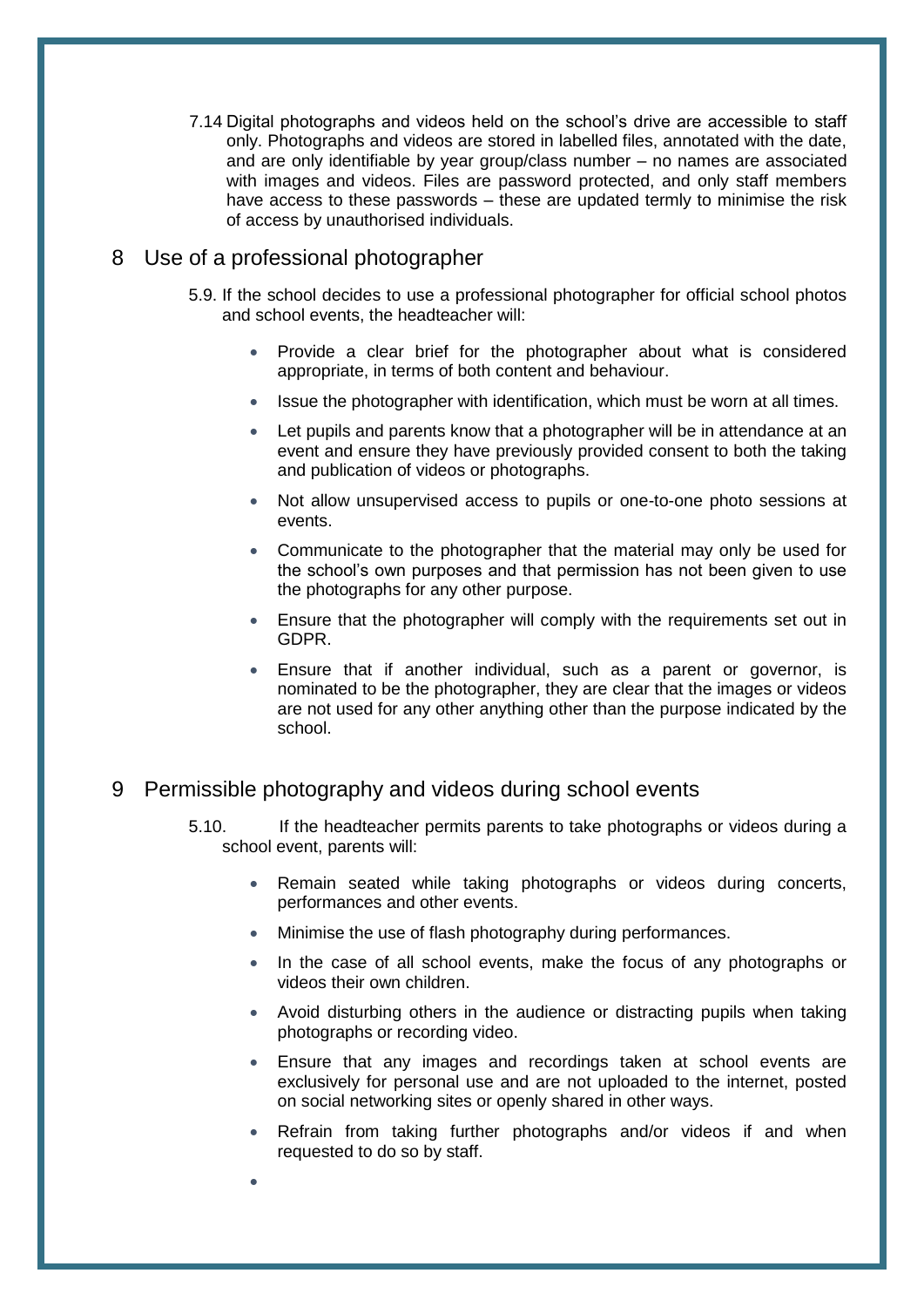#### <span id="page-8-0"></span>10 Storage and retention

10.1 Once pupils and staff have left the school, photos will be kept securely in the school archives and may be used to mark occasions such as a member of staff leaving or to celebrate a school anniversary.

10.2 Photos that are currently on display in the school or on the school website / social media accounts at the time that the pupil leaves the school will be used until such time that they are replaced by new photographs or the social media account is deleted.

10.3 Images obtained by the school will not be kept for longer than necessary.

10.4 They will not be used other than for their original purpose, unless permission is sought from the headteacher and parents of the pupils involved.

10.5 Paper documents will be shredded or pulped, and electronic memories scrubbed clean or destroyed, once the data should no longer be retained.

- 10.6 When a parent withdraws consent, it will not affect the use of any images or videos for which consent had already been obtained. Withdrawal of consent will only affect further processing.
- 10.7 Where a pupil"s security risk has changed, the DSL will inform the headteacher immediately. If required, any related imagery and videos involving the pupil will be removed from the school drive immediately. Hard copies will be removed by shredding.
- 10.8 Official school photos are held on Integris alongside other personal information, and are retained for the length of the pupil"s attendance at the school, or longer, if necessary, e.g. due to a police investigation.
- 10.9Some educational records relating to former pupils of the school may be kept for an extended period for legal reasons, but also to enable the provision of references or academic transcripts.

#### <span id="page-8-1"></span>11 Monitoring and review

- 11.6 This policy will be reviewed on an annual basis by the headteacher and the DPO. The next scheduled review date for this policy is May 2019.
- 11.7 Any changes to this policy will be communicated to all staff members and, where appropriate,parents.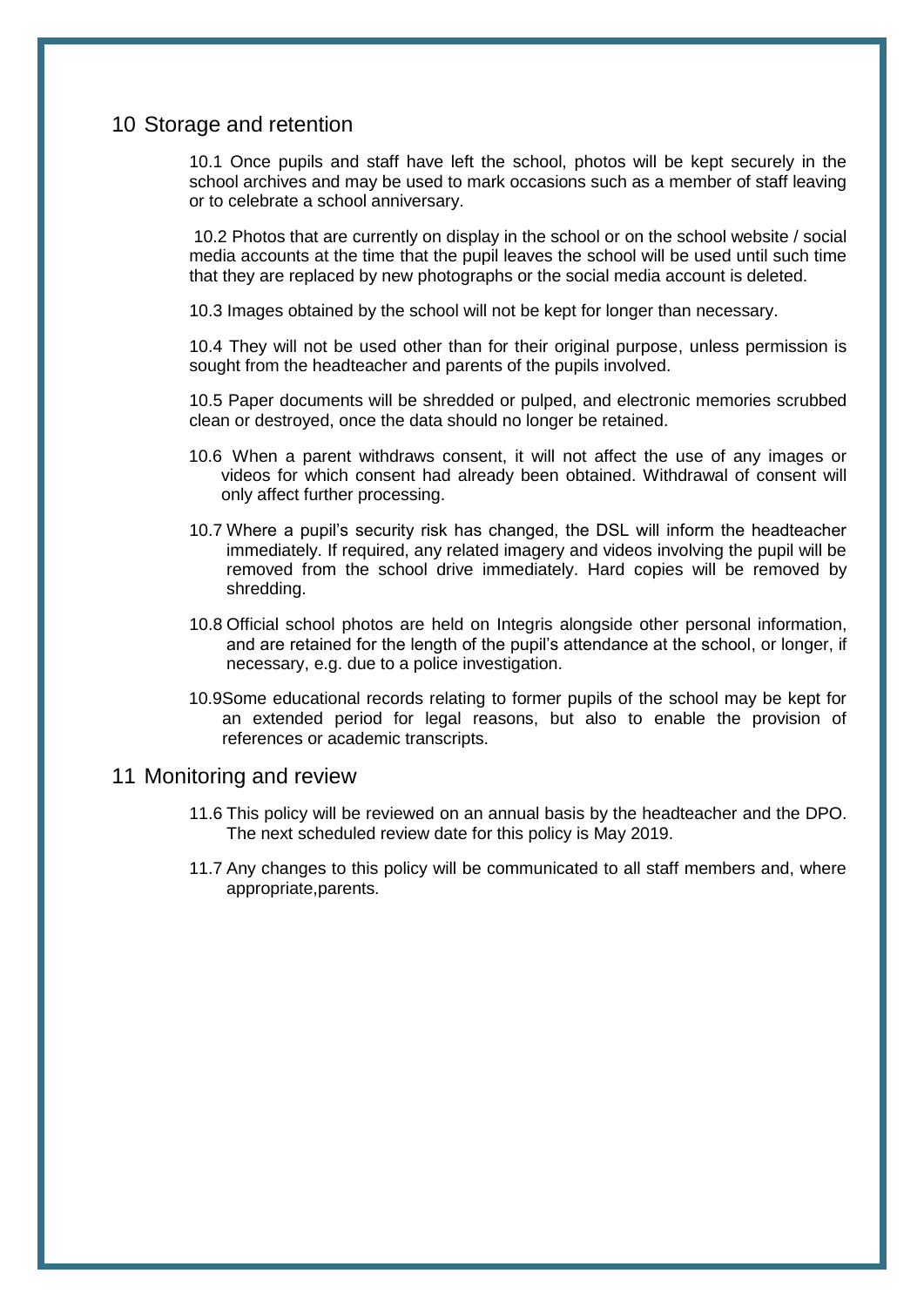## <span id="page-9-0"></span>**Appendix 1**

#### **Consent for Use of Your Child's Image**

Due to changes in the Data Protection Law (GDPR) we are required to update pupil photo permissions. This document explains the reasons why and how St Barnabas CE Primary School may use images and videos of your child. Full details can be found in the 'Photography and Video at School Policy' on the website. Please read this information thoroughly and outline your agreement in the attached form as appropriate.

#### **Why do we need your consent?**

St Barnabas CE Primary School requests the consent of parents to use images and videos of their child for a variety of different purposes.

Without your consent, the school will not use images and videos of your child. Similarly, if there are only certain conditions under which you would like images and videos of your child to be used, the school will abide by the conditions you outline in this form.

#### **Why do you we use images and videos of your child?**

St Barnabas CE Primary School uses images and videos of pupils as part of school displays to celebrate school life and pupils' achievements; to promote the school on social media and on the school's website; and for other publicity purposes in printed publications, such as newspapers.

Where the school uses images of individual pupils, the name of the pupil will not be disclosed. Where an individual pupil is named in a written publication, a photograph of the pupil will not be used to accompany the text. If, for example, a pupil has won an award and their parent would like their name to be published alongside their image, separate consent will be obtained prior to this.

St Barnabas CE Primary School may take images or videos of individual pupils and groups of pupils to use on social media, the school website, in school prospectuses and other printed publications, such as a newsletter.

#### **Who else uses images and videos of your child?**

#### Local Media and Press

It is common that the school is visited by local media and press, who take images or videos of school events, such as sports days. Pupils will appear in these images and videos, and these may be published in local or national newspapers, or on approved websites.

#### **Sustrans**

We currently work in partnership with Sustrans to support healthy lifestyles and a school travel officer regularly supports and leads activities in school. Sustrans may wish to take photographs or videos of pupils taking part in these activities for their own promotional materials (including social media)

Where any organisations other than those above intend to use images or videos of your child, **additional consent** will be sought before any image or video is used.

#### **Changing your consent**

This form is valid until your child leaves the school or until an updated form is issued. Parents have the right to withdraw their consent at any time. Withdrawing your consent will not affect any images or videos that have been shared prior to withdrawal.

If you wish to withdraw or change your consent, please contact the school office. You will then be asked to complete a new consent form.